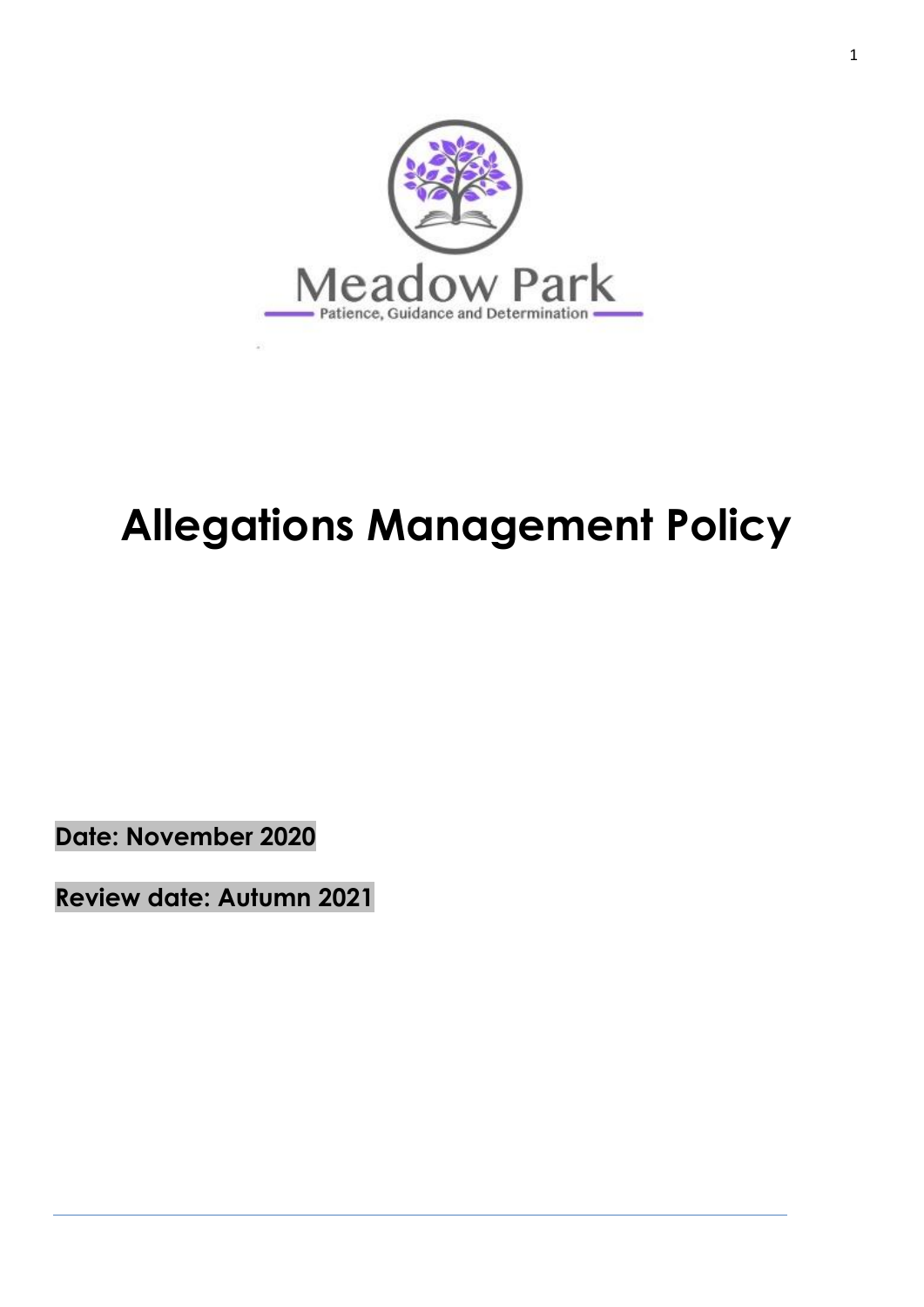#### **Introduction**

**1.** All schools and education settings have a duty to promote and safeguard the welfare of children who are students.

Governing bodies and proprietors should ensure there are procedures in place to manage concerns/allegations, against staff (including volunteers) that might indicate they would pose a risk of harm to children. [The Harm Test](https://www.gov.uk/guidance/making-barring-referrals-to-the-dbs#what-is-the-harm-test)

The procedure documented within this policy **must** be followed in any case where it is alleged that a teacher, supply staff, or other member of staff or a volunteer at the school has:

#### **Para 211.**

- Behaved in a way that has harmed a child, or may have harmed a child;
- Possibly committed a criminal offence against or related to a child;
- Behaved towards a child or children in a way that indicates he or she may pose a risk of harm to children; or
- Behaved or may have behaved in a way that indicates they may not be suitable to work with children

**Keeping Children Safe in Education, September 2020**

This applies to members of staff, supply staff and volunteers who are currently working in any school regardless of whether the current setting is where the alleged abuse took place.

All staff members in the school are made aware and reminded of this policy as part of their induction. As part of the annual safeguarding training staff will be asked to revisit this policy and refresh their awareness and understanding this may be recorded as part of the annual Section 175 audit.

#### **How concerns arise**

- **2.** Concerns about possible abuse of children by staff will usually arise in one of two ways, either;
	- A direct allegation by a pupil or third party, for example a parent
	- An observation by a member of staff that the behaviour of a colleague is inappropriate or potentially or actually abusive.

In either case the concern must be recorded and reported to the Head Teacher immediately unless the allegations are about the Head Teacher in which case, it must be reported to the Chair of Governors. Contact details of the Chair of Governors will be available via the school office. If the Head Teacher is absent, the allegation will be reported to the teacher in charge.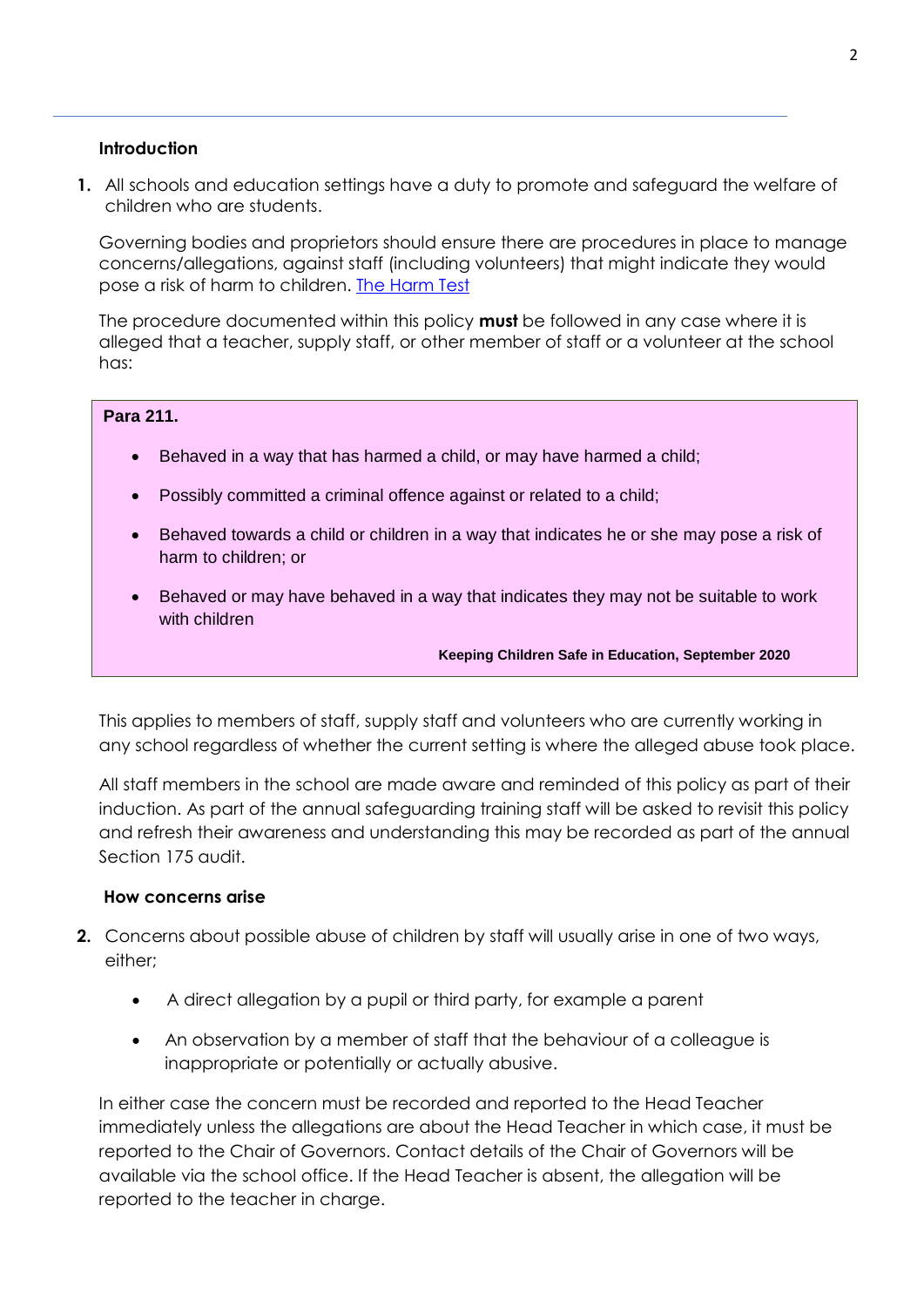As this is a **statutory duty**, it is expected that all members of staff in school, where they have concerns, will report them in accordance with this policy.

Staff should also consider the school child protection procedures and if a child has been harmed a referral should be made into the MASH.

Once an allegation is made, the Allegations Management Process should be followed. (See Allegations Management Process flow chart **Appendix 1)**

# **Initial Action**

**3.** In order to proceed, the Head Teacher or Chair of Governors will ensure that they have a full understanding of the nature of the allegation made by a member of staff or third party, only speaking to the child if it is unavoidable or it is the child making the allegation.

The procedures for dealing with allegations need to be applied with common sense and judgement. Many cases may well either not meet the criteria set out, or may do so without warranting consideration of either the police or children's social care.

As part of the Schools Safeguarding Service Level Agreement (SLA) they may choose to seek advice and support from the Local Authority Education Safeguarding Officer.

**No one** in the school should investigate the incident. Interviewing either, those directly involved or any witnesses could prejudice a fair hearing at a later date.

The Head Teacher or Chair of Governors will simply establish that:

- An allegation has been made
- The general nature of the allegation- What happened
- When and where the incident is alleged to have occurred
- Who was involved including their full name, address and date of birth
- Any other persons present/CCTV

The matter will not be discussed with the person who is the subject of the allegation at this stage.

This information can be recorded on the template initial record of concern sheet (See **Appendix 2**)

Allegations against a teacher who is no longer teaching should be referred to the police. Historical allegations of abuse should also be referred to the police.

# **Consultation and Referral**

**4.** Once the nature of the allegation has been established the Head Teacher or Chair of Governors (Case Manager) should determine if it meets any of the criteria set out in section 1 above. If so, the Case Manager should immediately discuss the allegation with the Local Authority Designated Officer (LADO) on the same day.

In Knowsley the LADO can be contacted on **443 4077** or E-mail **[cpconference@knowsley.gov.uk](mailto:cpconference@knowsley.gov.uk)**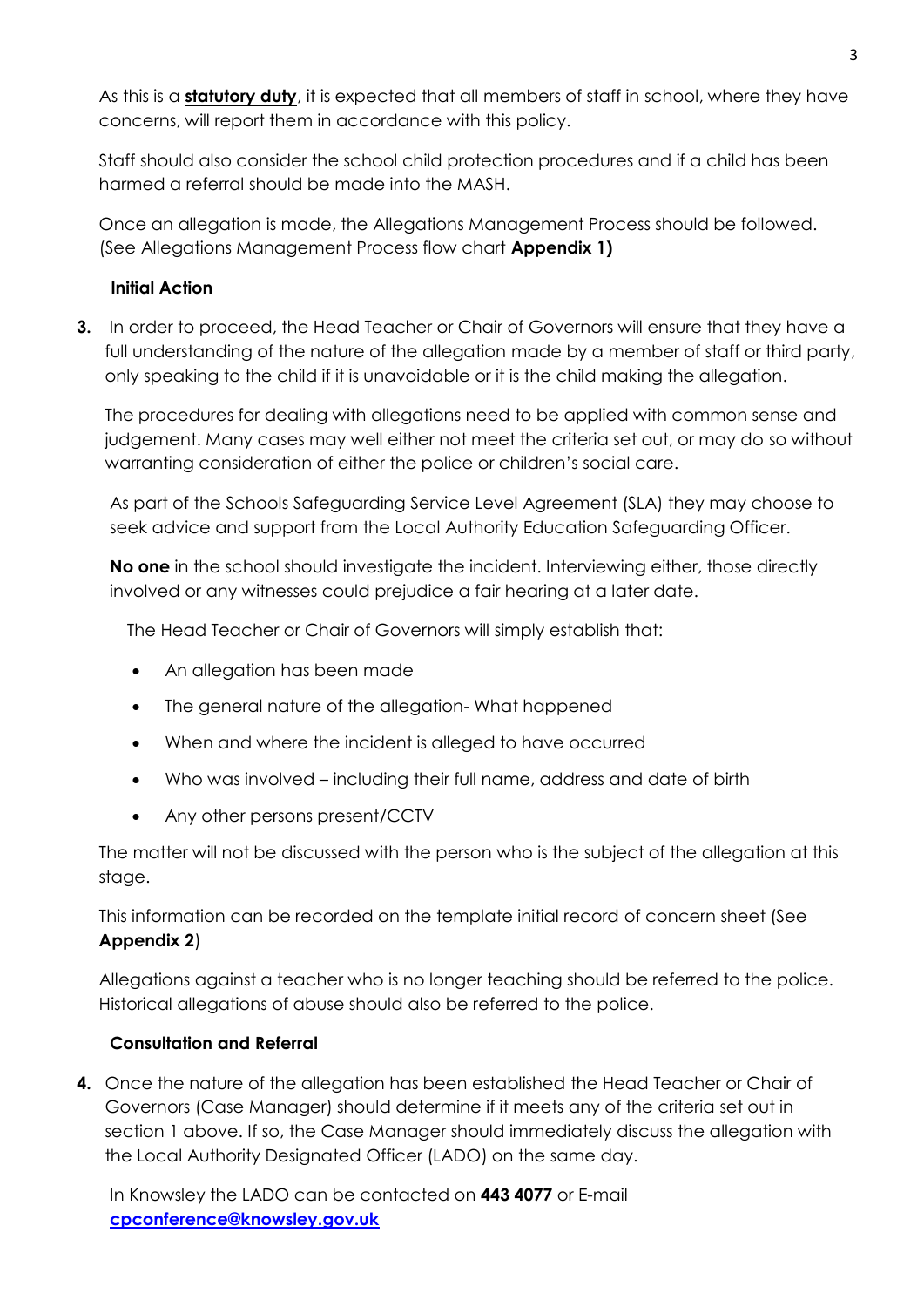It is important to ensure any allegation is taken seriously and advice can be sought by contacting the Education Safeguarding Officer with further support available via the schools safeguarding SLA.

If it is unclear whether the threshold for referral into the LADO process has been reached, the Case Manager can consult with the LADO before a formal referral is made.

At this stage advice should be sought from the LADO with regards to informing the person subject to the allegation, that an allegation has been made.

# **Initial consideration of the allegation**

**5.** The purpose of the initial discussion is for the LADO and the case manager to consider the nature, content and context of the allegation and agree a course of action. This will include a discussion to determine whether police involvement is necessary. The discussion may establish that the allegation is not demonstrably false or unfounded.

If the parents/carers of the child concerned are not already aware of the allegation the LADO will also discuss how and by whom they should be informed.

There may be some circumstances where the school may advise the parents/carers of an incident involving their child straight away, for example, if the child has been injured while at school or in a school related activity, and requires medical treatment.

#### **Para. 222**

The initial sharing of information and evaluation may lead to a decision that no further action is to be taken in regard to the individual facing the allegation or concern; in which case this decision and a justification for it should be recorded by both the case manager and the designated officer (s), and agreement reached on what information should be put in writing to the individual concerned and by whom. The case manager should then consider with the designated officer (s) what action should follow both in respect of the individual and those who made the initial allegation.

#### **Keeping Children Safe in Education, September 2020**

The case manager will usually inform the accused person about the allegation as soon as possible after consulting with the LADO. **However**, where a strategy discussion is needed, the decision to inform the individual will be deferred until after consultation with the police has taken place, and there is agreement about what information can be disclosed to the person.

Once the individual has been informed of the allegation, and if they are a member of a union or a professional association, they will be advised to contact that organisation.

# **Strategy Meeting /Evaluation with the police**

**6.** If the allegation is not demonstrably false of unfounded, a formal referral will be made to the LADO and in accordance with 'Working Together to Safeguard Children, 2019' a meeting and strategy discussion will be convened.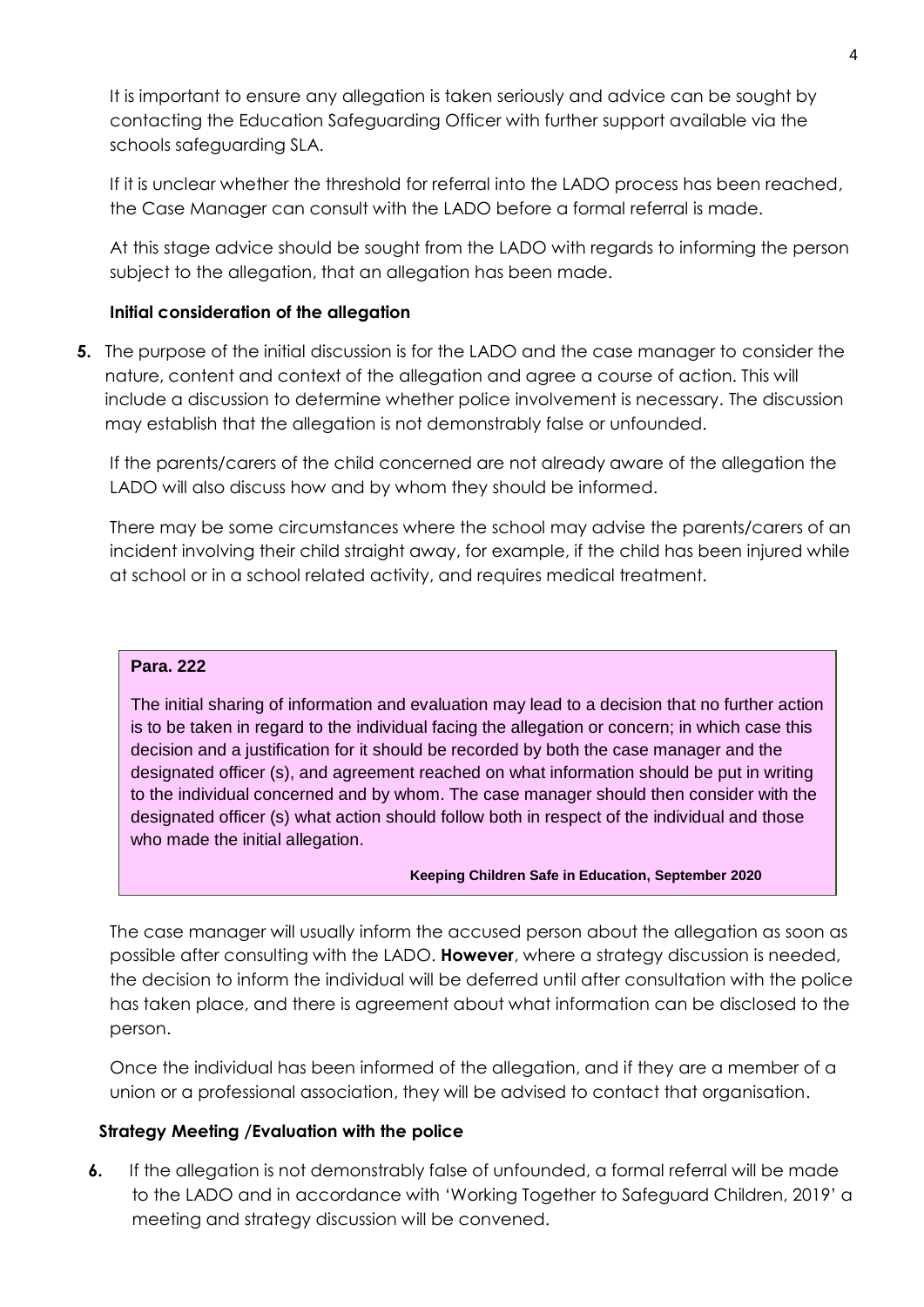There may be up to three strands in the consideration of an allegation:

- a police investigation of a possible criminal offence
- enquiries and assessment under section 47 of the Children Act 1989 if a child is in need of protection or under section 17 of the Children Act 1989 if the child appears to be in need of services
- consideration by the employer of disciplinary action in respect of the individual

The case manager will attend any strategy meeting, unless there are good reasons not to do so, and provide details about the circumstances and context of the allegation and the pupil and member of staff concerned.

There are five defined terms used when determining the outcome of allegation investigations.

#### **Para. 220**

- **Substantiated:** there is sufficient evidence to prove the allegation;
- **Malicious:** there is sufficient evidence to disprove the allegation and there has been a deliberate act to deceive;
- **False:** there is sufficient evidence to disprove the allegation;
- **Unsubstantiated:** there is insufficient evidence to either to prove or disprove the allegation. The term, therefore, does not imply guilt or innocence.
- **Unfounded:** to reflect cases where there is no evidence or proper basis which supports the allegation being made

**Keeping Children Safe in Education, September 2020**

#### **Suspension**

**7.** An assessment of the possible risk of harm to children posed by an accused person must be undertaken and managed. This should be considered in relation to the child or children involved in the allegation, and any other children in the accused individual's home, work or community life. Suspension should **not** be an automatic response when an allegation is reported, all options to avoid suspension should be considered prior to taking that step.

#### **Para. 224**

If the allegation is about physical contact, the strategy discussion or initial evaluation with the police should take into account that teachers and other school and college staff are entitled to use reasonable force to control or restrain children in certain circumstances, including dealing with disruptive behaviour.

**Keeping Children Safe in Education, September 2020**

Suspension will be considered in any case where;

There is cause to suspect a child is at risk of significant harm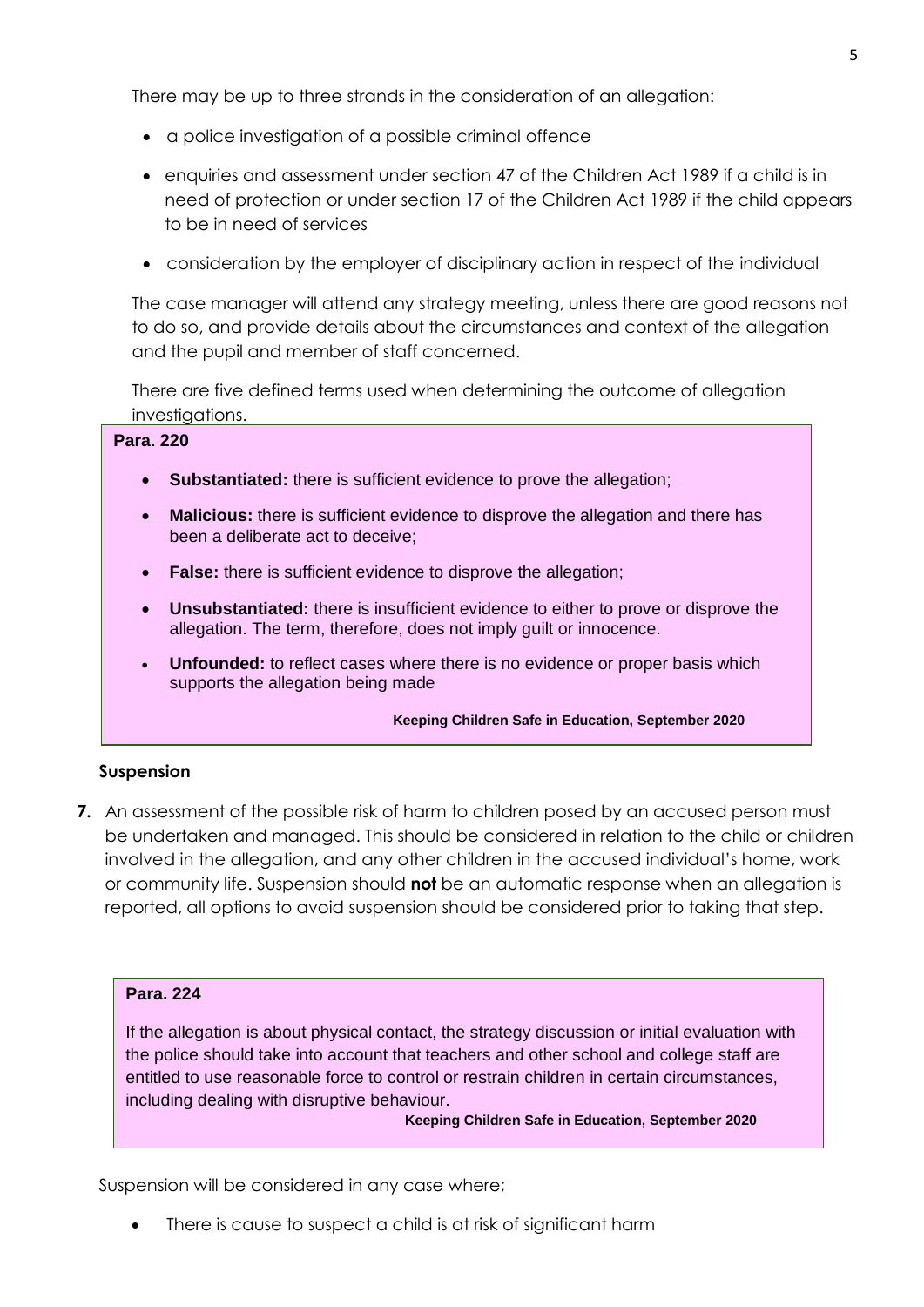- The allegation warrants formal investigation by the police
- There is a likelihood that evidence may be tampered with, or witnesses intimidated
- The allegation is so serious that is might be grounds for dismissal

The case manager will consider carefully whether the circumstances of a case warrant a person being suspended from contact with the children until the allegation is resolved. In deciding whether to suspend a member of staff, the case manager will consider advice given at the strategy meeting and any risk assessments.

# **Para. 252**

…Based on assessment of risk, the following alternatives should be considered by the case manager before suspending a member of staff:

- redeployment within the school or college so that the individual does not have direct contact with the child or children concerned;
- providing an assistant to be present when the individual has contact with children;
- redeploying to alternative work in the school or college so the individual does not have unsupervised access to children;
- moving the child or children to classes where they will not come into contact with the member of staff, making it clear that this is not a punishment and parents have been consulted; or
- temporarily redeploying the member of staff to another role in a different location, for example to an alternative school or college or work for the local authority or academy trust.

**Keeping Children Safe in Education, September 2020**

# **Action where the police or Local Authority investigation is not necessary**

- **8.** If the complaint or allegation is such that;
	- It is clear that a criminal and/or child protection enquiries are not necessary, or
	- The strategy discussion or initial evaluation decides that is the case

The case manager will discuss the next steps with the LADO.

In such circumstances the options open, depend on the nature and the circumstances of the allegation, and the evidence and information available. The possible outcome will range from taking no further action to conducting formal disciplinary action that could lead to dismissal or a lesser formal warning.

# **Action where police or local authority investigation is necessary**

- **9.** The police or Crown Prosecution Service (CPS) should inform the Case Manager and LADO straight away;
	- It is decided to close an investigation without arrest or charge, or
	- It has been decided not to prosecute after the person has been charged, or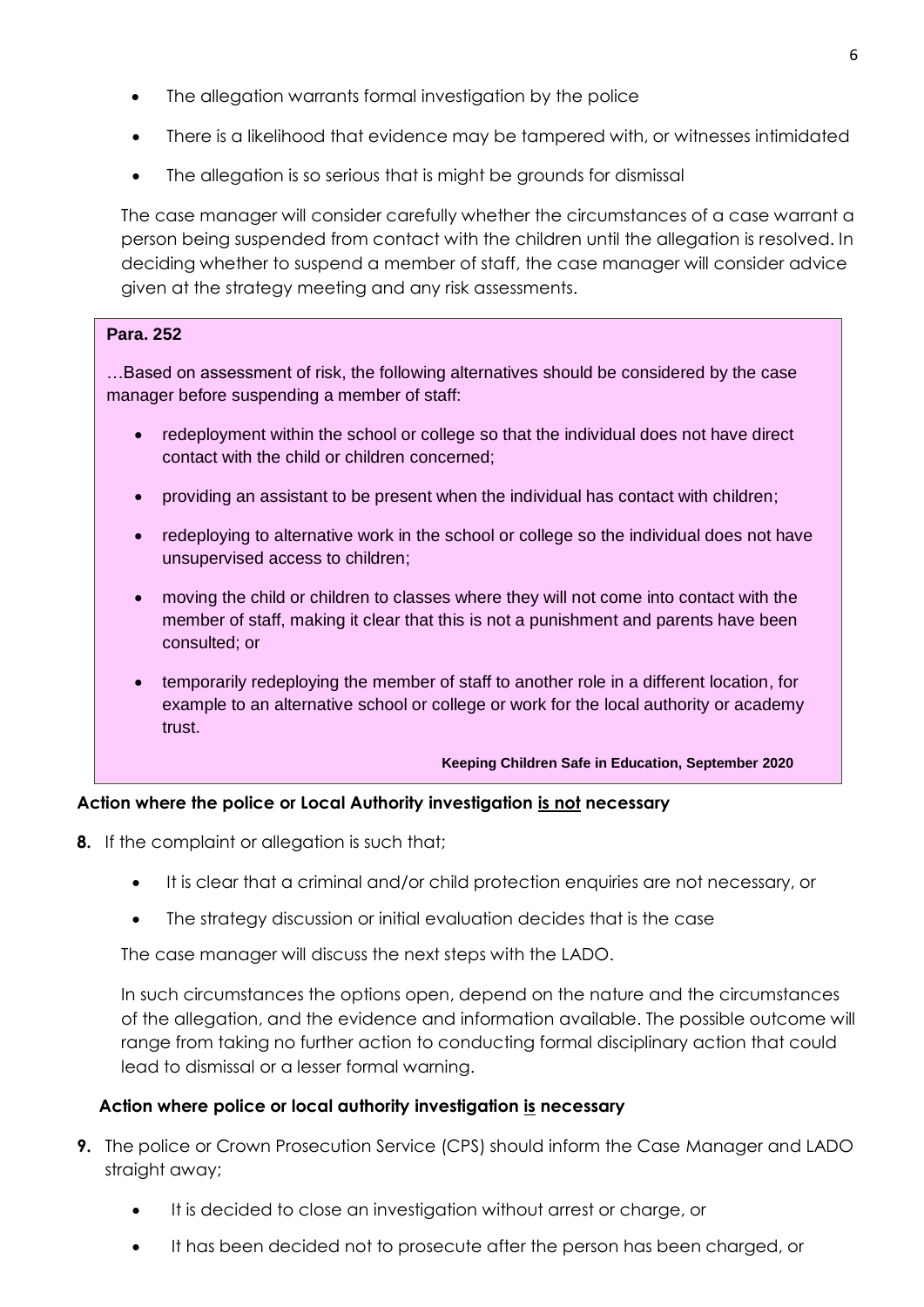When a criminal investigation and any subsequent trial is complete

In those circumstances the LADO will discuss in conjunction with the Case Manager, and H.R. representatives whether any further action, including disciplinary action is appropriate and, if so, how to proceed.

# **Referral to DfE – Disclosure and Barring Service**

**10.** If the allegation is substantiated and the person is dismissed, the school ceases to use the persons services, the person resigns, or otherwise ceases to provide his or her services, the LADO should discuss with the Case Manager and their H.R. advisor whether a referral will be made to the DBS for consideration of inclusion on the barred list is required. If the substantiated allegation is in relation to a member of teaching staff whether to refer the matter to the Teaching Regulation Agency (TRA) to consider prohibiting the individual from teaching.

# **Para. 170**

**Schools and colleges have a legal duty to refer to the DBS anyone who has harmed, or poses a risk of harm, to a child or vulnerable adult where:**

- **The harm test is satisfied in respect of that individual;**
- **The individual has received a caution or conviction for a relevant offence, or If there is a reason to believe that the individual has committed a listed relevant offence; and**
- **The individual has been removed from working (paid or unpaid) in regulated activity, or would have been removed had they not left.**

# **Supporting those involved**

**11.** Employers have a duty of care to their employees. They should act to manage and minimise the stress inherent in the allegations process. The Case Manager should appoint a named representative to keep the person who is the subject of the allegation informed of the progress of the case and consider what other support is appropriate for the individual.

Access to Occupational Health services including counselling services should be provided and if the person is suspended, the Case Manager should ensure the individual is informed about developments at school.

In relation to an allegation that has been brought by a child, parent or carer, the deliberations of a disciplinary hearing and the information taken into account in reaching a decision will not normally be disclosed, but the parents/carers should be told the outcome.

In cases where a child may have suffered significant harm, or there may be a criminal prosecution, children's social care services, or the police as appropriate, should consider what support the child or children involved may need.

# **Confidentiality**

**12.** Any investigation is done in confidence. Every effort is made to maintain confidentiality and guard against unwanted publicity while an allegation is being investigated or considered.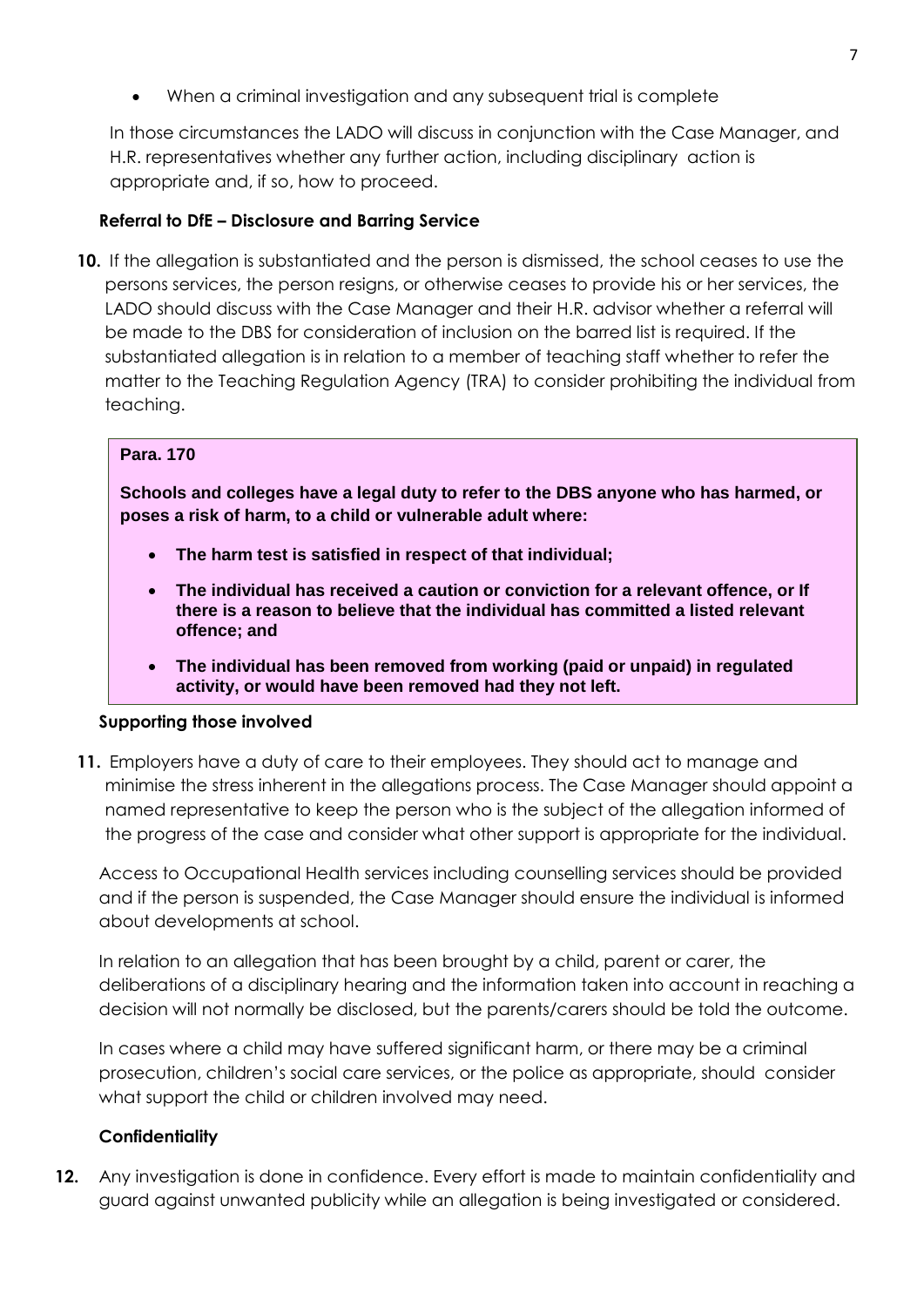#### **Para. 231**

Parents and carers should also be made aware of the requirement to maintain confidentiality about any allegations made against teachers whilst investigations are ongoing as set out in section 141F of the Education Act 2002. If parents or carers wish to apply to the court to reporting restrictions removed, they should seek legal advice.

#### **Keeping Children Safe in Education, September 2020**

No one in the school may provide any information to the press or media that might identify an individual who is under investigation, unless and until the person is charged with a criminal offence.

No one in the school may disclose any information to anyone about the details of an investigation, as this may prejudice the right of the person under investigation to a fair hearing.

#### **Para. 234**

The legislation imposing restrictions makes clear that "publication" of material that may lead to the identification of the teacher who is the subject of the allegation is prohibited. "Publication" includes "any speech, writing, relevant programme or other communication in whatever form, which is addressed to the public at large or any section of the public". This means that a parent who, for example, published details of the allegation on a social networking site would be in breach of the reporting restrictions (if what was published could lead to the identification of the teacher by members of the public).

#### **Keeping Children Safe in Education, September 2020**

School or college makes every effort to maintain confidentiality and guard against unwanted publicity while an allegation is being investigated or considered.

#### **Para. 236**

The case manager should take advice from the designated officer, police and children's social care services to agree the following:

- Who needs to know, and importantly, exactly what information can be shared;
- How to manage speculation, leeks and gossip;
- What, if any, information can be reasonably given to the wider community to reduce speculation; and
- How to manage press interest if, and when, it should arise. **Keeping Children Safe in Education, September 2020**

Following the outcome of any criminal case the case manager from school may wish to seek advice from the L.A. communications team in order to manage any media coverage at this time.

#### **Resignations and settlement agreements**

**13.** Where a person under investigation tenders his or her resignation, or ceases to provide their services, the investigation into the allegation will still need to be completed in accordance with the guidance.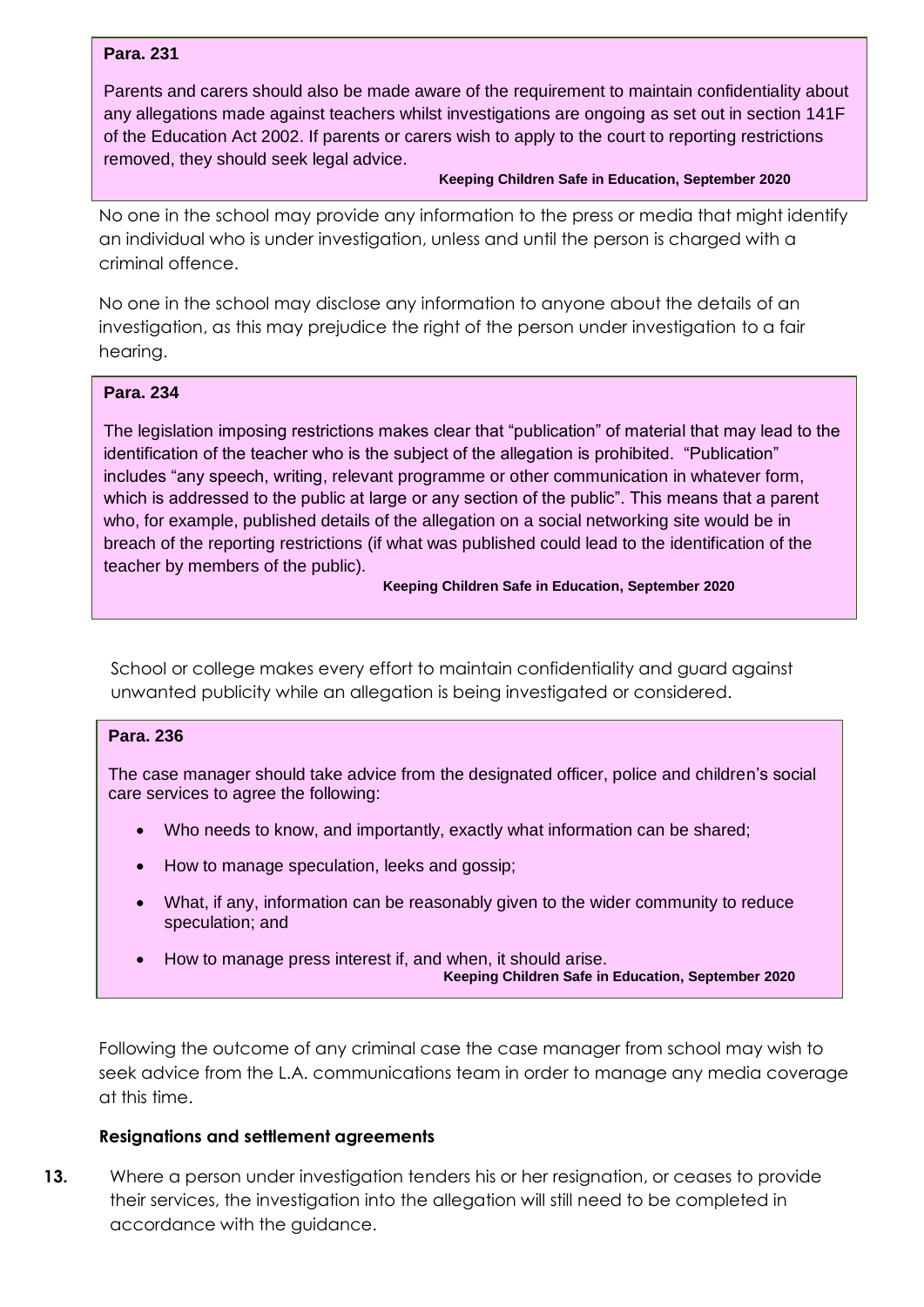It is important that every effort is made to reach a conclusion in all cases of allegations bearing on the safety or welfare of children, including any which the person concerned refused to cooperate with the process.

The school will **not** enter into "settlement agreements" by which if a person agrees to resign, the school agrees not to pursue disciplinary action and both parties agree a form of words to be used in any future reference

# **Record Keeping**

**14.** If anyone in the school has any concerns regarding the behaviour or conduct of a member of staff, they must record and report the information to the Head Teacher of Chair of Governors.

The Head Teacher/ Chair of Governors will ensure that;

- A clear and comprehensive summary of any allegations made (See **Appendix 2**)
- Details of how the allegation was followed up and resolved
- A note of any action taken and decisions reached, is kept on a person's confidential personnel file, and a copy provided to the person concerned

The purpose of the record is to enable accurate information to be given in response to any future request for a reference. At the conclusion of the investigation, if the person under investigation is exonerated, the school will write to the person confirming this, and send a copy to the LADO and place a copy on the person's personnel file.

Details of allegations found to have been malicious should be removed from the personnel records.

For all other allegations, it is important that a clear comprehensive summary of the allegation, details of how the allegation was followed up and resolved, and a note of any action taken and decisions reached. This is kept on the confidential personnel file of the accused, and a copy provided to the person concerned.

Cases in which an allegation was proven to be false, unsubstantiated or malicious will not be included in employer references.

# **Timescales**

**15.** The school will endeavour to follow the timescales set out in the guidance for such investigations, as long as it is consistent with a fair and thorough investigation. However, it is acknowledged that allegations of a serious and complex nature are unlikely to be resolved quickly.

# **Oversight and monitoring**

**16.** The school will work closely with the LADO who has overall responsibility for oversight of the procedures for dealing with allegations.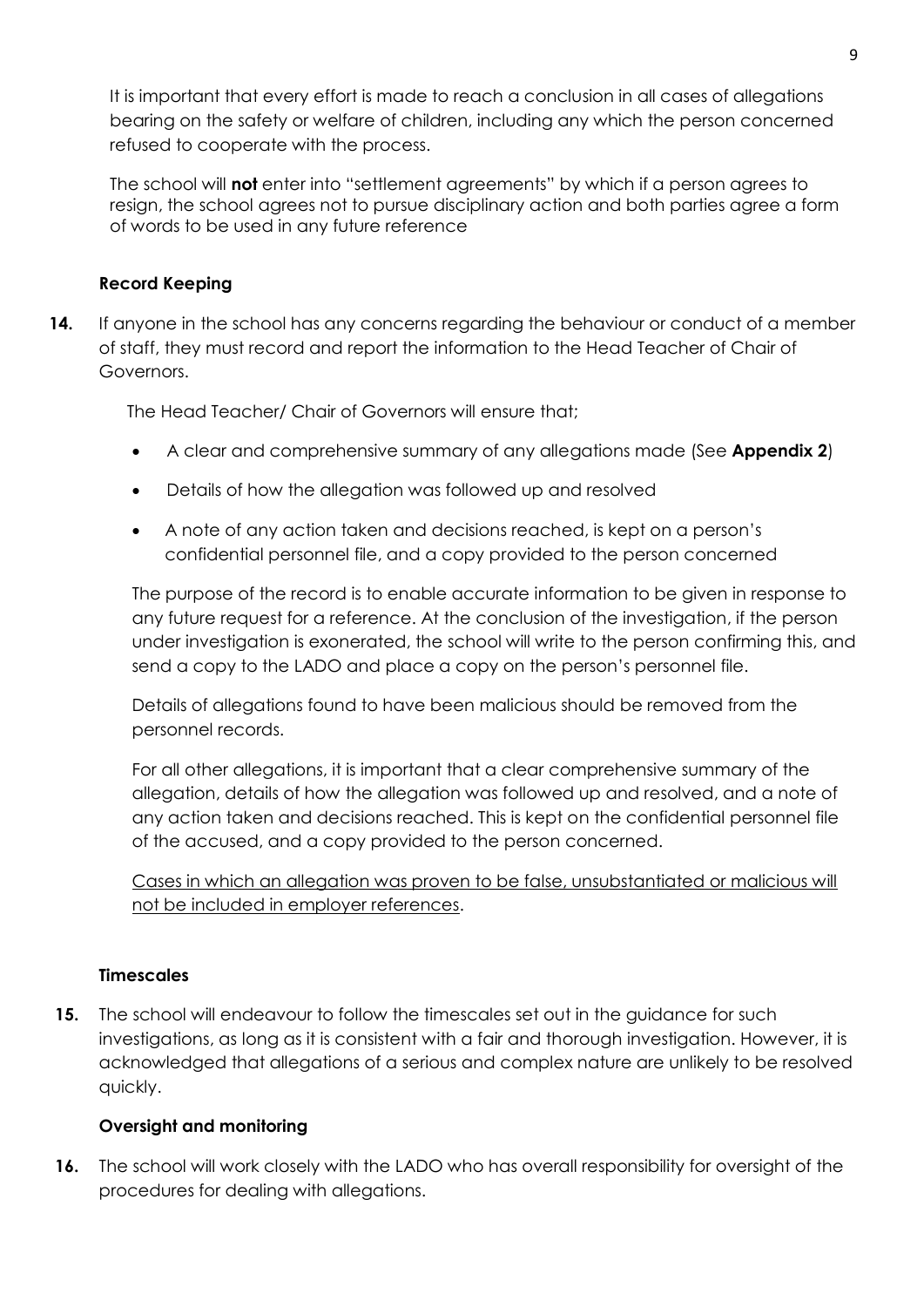The school will cooperate in supplying statistical information required by the LADO for DfE returns and Local Safeguarding Children Board monitoring purposes.

# **Action on the conclusion of a case**

**17.** In cases where it is decided in the conclusion of the case that the person who has been suspended can return to work, the school will consider how best to facilitate that**.**

# **Actions in respect of malicious allegations**

**18.** In the rare event that an allegation is shown to have been deliberately invented or malicious the Head Teacher will consider whether any disciplinary action is appropriate against the person who made it, if they are part of the school community.

The police will be asked to consider whether any action might be appropriate against the person responsible if they are outside the school community.

# **Allegations concerning supply staff not directly employed by the school**

**19.** In some cases, the school will need to consider an allegation against an individual, not directly employed by them, and where the school disciplinary procedures do not fully apply. For example, **supply teachers** provided by an employment agency or business.

In these cases the school should ensure that although not the employer, all allegations are dealt with properly.

# **Para. 215**

In no circumstances should a school or college decide to cease to use a supply teacher due to safeguarding concerns, without finding out the facts and liaising with the local authority designated officer (LADO) to determine a suitable outcome. Governing bodies and proprietors should discuss with the agency whether it is appropriate to suspend the supply teacher, or redeploy them to another part of the school, whilst they carry out their investigation.

# **Keeping Children Safe in Education, September 2020**

In managing allegations made against **supply staff** the following should be considered;

- Agencies should be fully involved and co-operate in any enquiries from the LADO, Police or Children's Social Care
- School will usually take the lead as they have direct access to children or other school staff
- Supply staff, although not employed by the school, are under the supervision, direction and control of the governing body when working in a school
- Supply staff, should be advised to contact their trade union representative if they have one, or a colleague for support
- The Allegations management meeting which, arranged by the LADO, should address issues such as information sharing, to ensure that any previous concerns or allegations known to the agency are taken into account by the school during the investigation.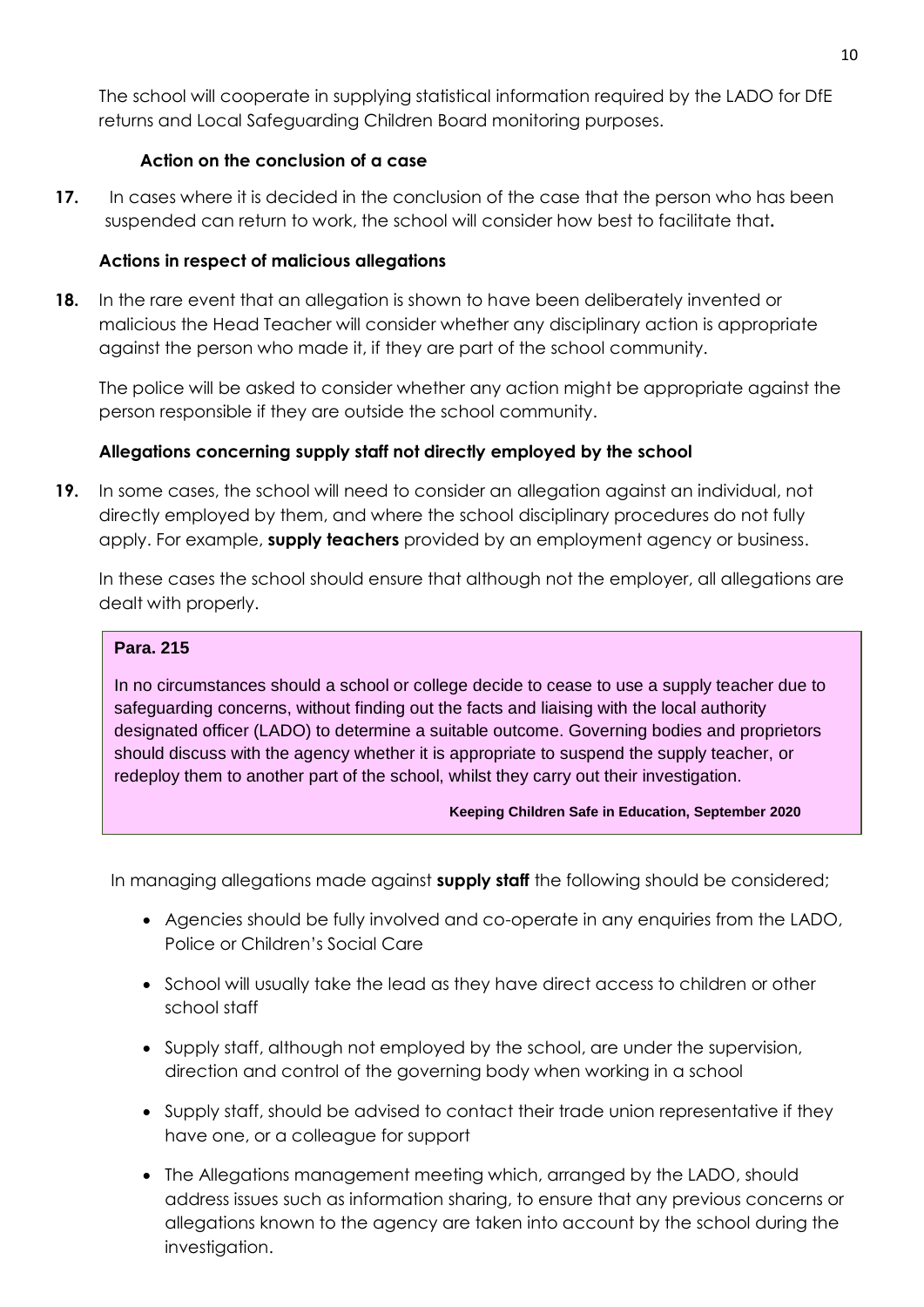It is imperative that when using an agency for supply staff, schools should inform the agency of its process for managing allegations. This may also include inviting the agencies human resource manager to the meetings so they can be kept up to date with information regarding it's policies.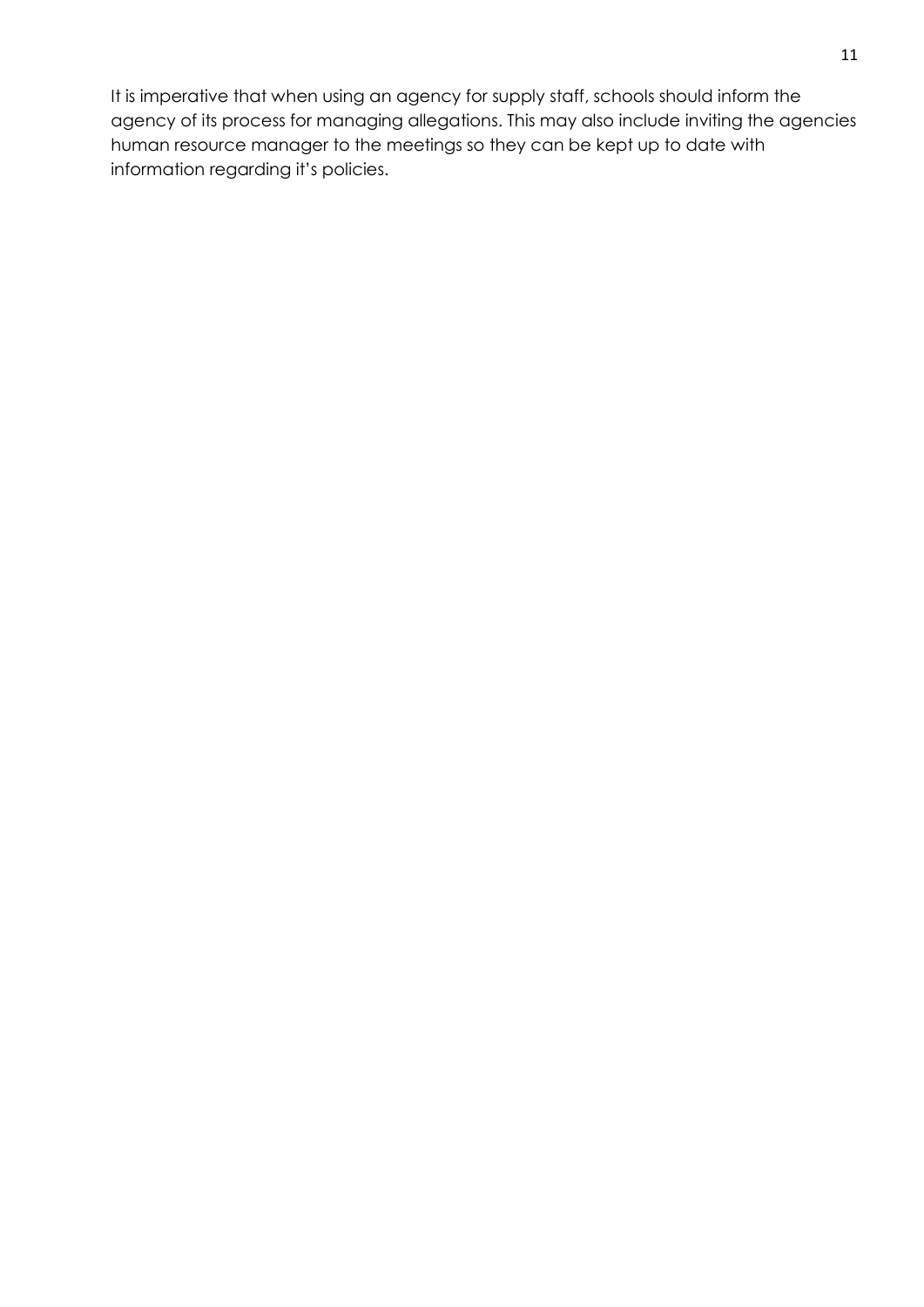# Appendix 1

#### Allegations Management Process

Head teacher is informed of the allegation. If the allegation relates to the Head Teacher the Chair of Governors is informed.

- Criminal Process
- Disciplinary Process
- Consider referral to DBS/Professional body
- Complete the record of initial concern.
- Do not investigate further
- Consider if the allegation meets any of the criteria below
- Has a child been harmed, or may a child have been harmed?
- Does the behaviour indicate a person has behaved in a way that may pose a risk of harm if they work regularly/closely with children?
- Is it possible that a criminal offence has been committed against, or in relation to a child?
- Behaved or may have behaved in a way that indicates they may not be suitable to work with children.

If the answer is yes to any of the above, at this point the Head Teacher/ Chair of Governors may then choose to

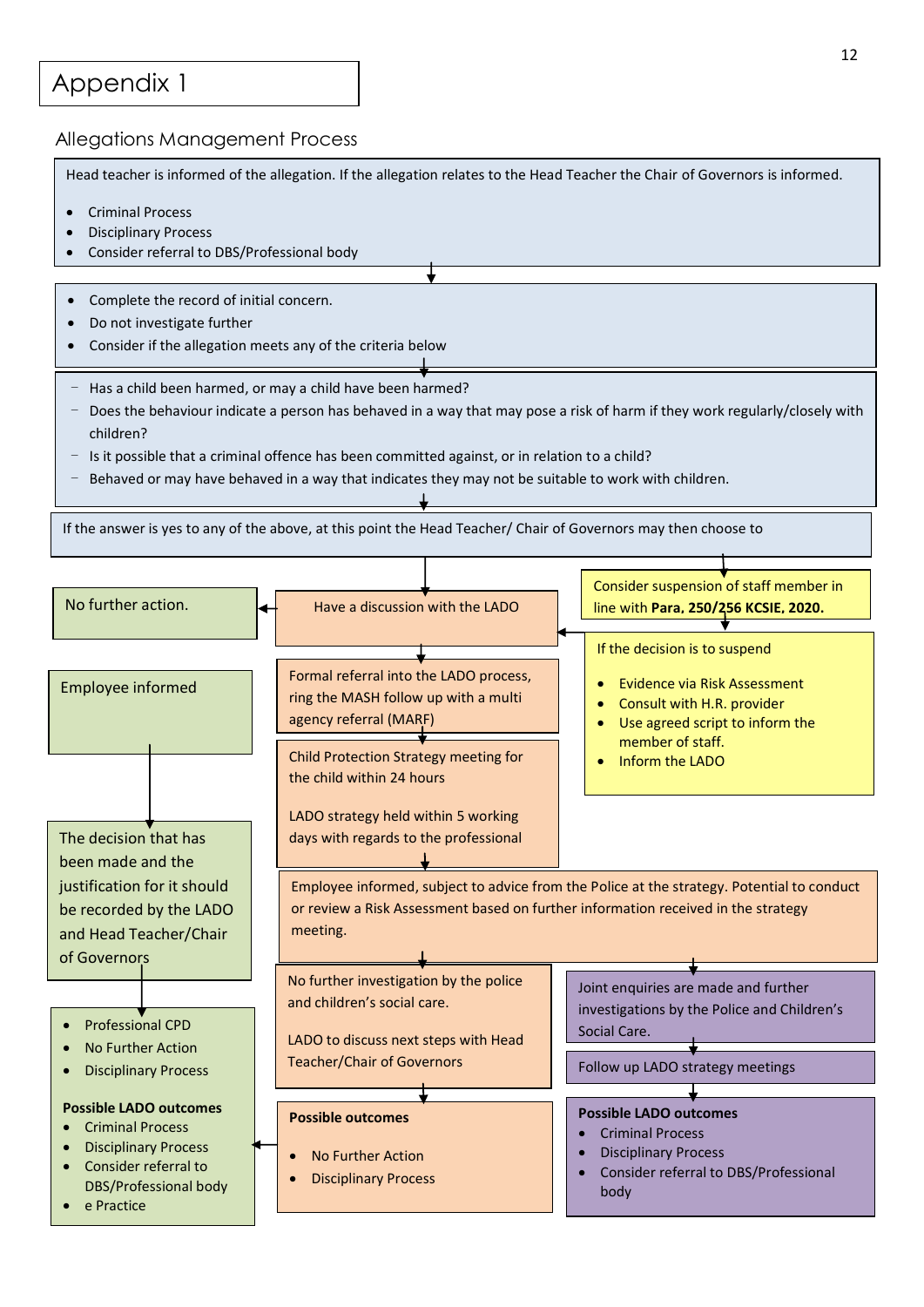# **ALLEGATIONS AGAINST STAFF: Record of Initial Concern**

| <b>School</b>                                                                              |  | Date of<br>incident     |  |  |  |
|--------------------------------------------------------------------------------------------|--|-------------------------|--|--|--|
| <b>Name of Head Teacher or</b><br><b>Chair of Governors</b>                                |  | <b>Date</b><br>Reported |  |  |  |
| Information about the member of staff against whom the allegation has been made.           |  |                         |  |  |  |
| <b>Name</b>                                                                                |  |                         |  |  |  |
| <b>Role/Position in school</b><br>Length of service                                        |  | <b>DOB</b>              |  |  |  |
| <b>Home Address</b>                                                                        |  |                         |  |  |  |
| <b>Telephone Number</b>                                                                    |  |                         |  |  |  |
| Details of any children<br>who may reside in the<br>same home as this person<br>(If Known) |  |                         |  |  |  |
| Details of any previous<br>concerns/conduct issues/<br>allegations                         |  |                         |  |  |  |
| Information about the pupil(s) concerned.<br>(Complete a separate document for each pupil) |  |                         |  |  |  |
| <b>Name</b>                                                                                |  |                         |  |  |  |
| <b>Year Group</b>                                                                          |  | <b>DOB</b>              |  |  |  |
| <b>Home Address</b>                                                                        |  |                         |  |  |  |
| <b>Telephone Number</b>                                                                    |  |                         |  |  |  |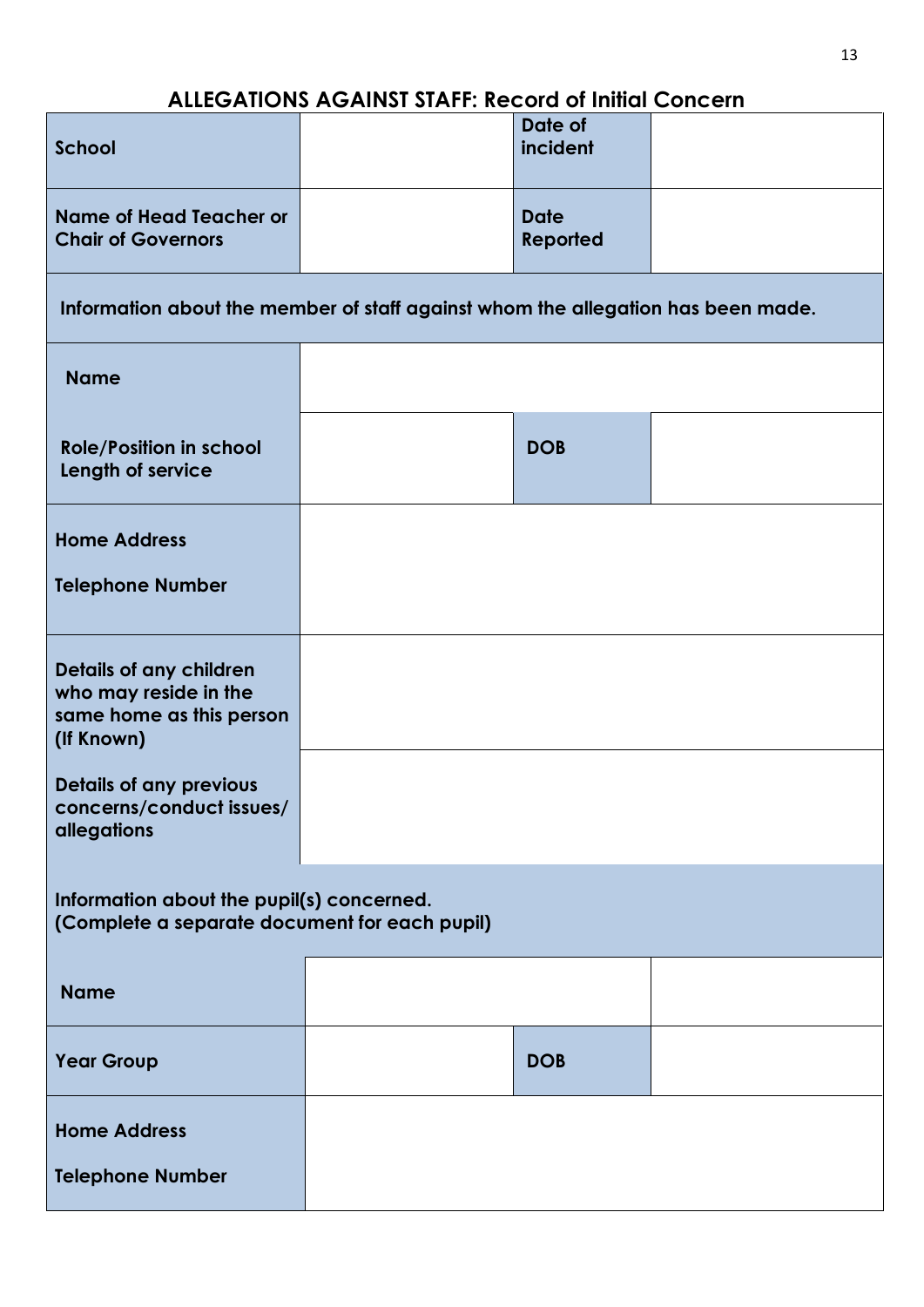| Information about the person reporting the concern                                                                                                                                                     |  |               |  |  |  |
|--------------------------------------------------------------------------------------------------------------------------------------------------------------------------------------------------------|--|---------------|--|--|--|
| <b>Name</b>                                                                                                                                                                                            |  |               |  |  |  |
| Role / Position in school                                                                                                                                                                              |  | <b>Tel No</b> |  |  |  |
| <b>Nature of Allegation</b>                                                                                                                                                                            |  |               |  |  |  |
|                                                                                                                                                                                                        |  |               |  |  |  |
|                                                                                                                                                                                                        |  |               |  |  |  |
|                                                                                                                                                                                                        |  |               |  |  |  |
|                                                                                                                                                                                                        |  |               |  |  |  |
|                                                                                                                                                                                                        |  |               |  |  |  |
|                                                                                                                                                                                                        |  |               |  |  |  |
|                                                                                                                                                                                                        |  |               |  |  |  |
|                                                                                                                                                                                                        |  |               |  |  |  |
|                                                                                                                                                                                                        |  |               |  |  |  |
|                                                                                                                                                                                                        |  |               |  |  |  |
| Has a child been harmed, or may a child have been harmed?<br>Does the behaviour indicate a person has behaved in a way that may pose a risk of<br>harm if they work regularly / closely with children? |  |               |  |  |  |
| Is it possible that a criminal offence has been committed against, or in relation to a<br>child?                                                                                                       |  |               |  |  |  |
| If you have answered yes to any of the above please seek further advice from the LADO<br>(Local Authority Designated Officer)                                                                          |  |               |  |  |  |